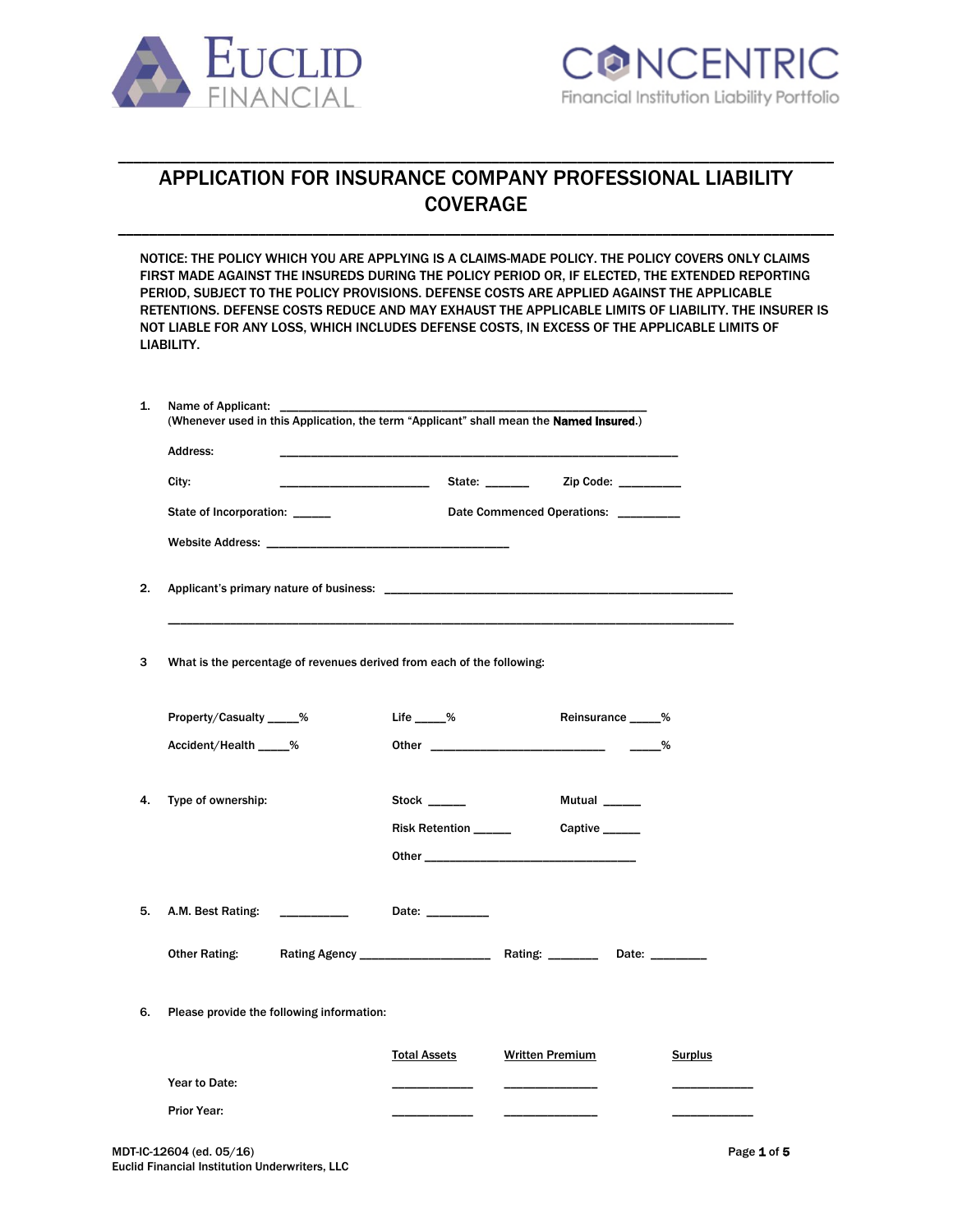



# 7. Is the Applicant or any of its Subsidiaries currently offering or planning to offer any of the following Insurance Services:

|                                                | For Policy Holders (Y/N) | For Other Than Policy Holders (Y/N) |
|------------------------------------------------|--------------------------|-------------------------------------|
|                                                |                          |                                     |
| <b>Claims Handling and Adjusting</b>           |                          |                                     |
| <b>Insurance Pool Management</b>               |                          |                                     |
| <b>Insurance Risk Management</b>               |                          |                                     |
| <b>Personal Injury Rehabilitation</b>          |                          |                                     |
| <b>Premium Financing</b>                       |                          |                                     |
| <b>Recovery Subrogation</b>                    |                          |                                     |
| Safety engineering, inspection or loss control |                          |                                     |
| Salvage                                        |                          |                                     |
| Other:                                         |                          |                                     |

#### 8. Please list all direct and indirect subsidiaries:

| Name | <b>Type of Operation</b> | Percentage of<br>Ownership | Date Acquired or<br>Created | <b>Services Performed</b> |
|------|--------------------------|----------------------------|-----------------------------|---------------------------|
|      |                          |                            |                             |                           |
|      |                          |                            |                             |                           |
|      |                          |                            |                             |                           |
|      |                          |                            |                             |                           |

Please add any additional subsidiaries by attachment.

# 9. Number of claims handling personnel:

| Adjusters | <b>Medical Staff</b> |
|-----------|----------------------|
| Examiners | Attorneys            |

# 10. Approximate total number of claims handled annually:

| <b>Personal Automobile</b> | <b>Commercial Automobile</b> |  |
|----------------------------|------------------------------|--|
| <b>Homeowners</b>          | <b>General Liability</b>     |  |
| <b>Workers Comp</b>        | Life:                        |  |
| <b>Commercial Property</b> | <b>Accident &amp; Health</b> |  |
| <b>Medical Malpractice</b> | Other                        |  |

| 11. Does the Applicant contract outside adjustment services?                                                                                                                                     | Select One |
|--------------------------------------------------------------------------------------------------------------------------------------------------------------------------------------------------|------------|
| If yes, what percentage of claims are handled by outside adjustment services? $\frac{1}{2}$                                                                                                      |            |
| 12. What percentage of claims are handled in field offices and what level of authority resides in the field?<br>level:                                                                           | Authority  |
| 13. Are there established procedures for handling claims or suits against the company for errors and omissions, Extra Contractual<br>Liability (ECO)/Bad Faith or punitive or exemplary damages? | Select One |
| If yes, please provide details by attachment.                                                                                                                                                    |            |
| 14. Who is the senior person responsible for monitoring and assessing all such suits and claims?                                                                                                 |            |

Name of Officer \_\_\_\_\_\_\_\_\_\_\_\_\_\_\_\_\_\_\_\_\_\_\_ Title \_\_\_\_\_\_\_\_\_\_\_\_\_\_\_\_\_\_\_\_\_\_\_\_\_\_\_\_\_\_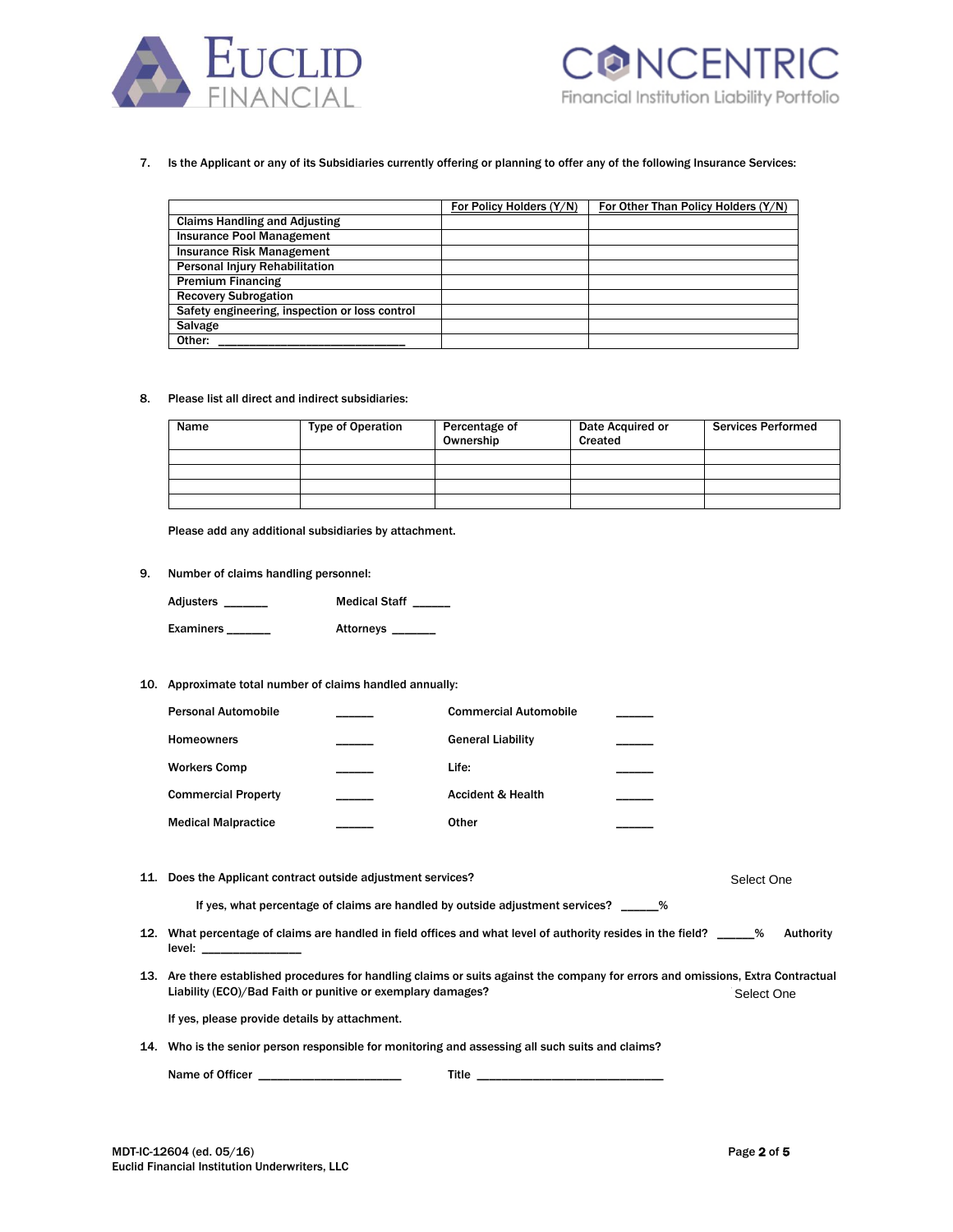



| 15. Are there established procedures in place regarding the escalation of claims due to severity?                               | Select One |
|---------------------------------------------------------------------------------------------------------------------------------|------------|
| If yes, please provide details by attachment.                                                                                   |            |
| 16. Does the company use outside law firms in handling claims?                                                                  | Select One |
| If yes, how are they selected? Please provide details by attachment.                                                            |            |
| 17. Has the Applicant or any of its Subsidiaries, during the past three years, received an order to "Cease and Desist" from any |            |

regulatory agency or entered into any type of written agreement with any regulatory agency concerning the operations of the Applicant or any of its Subsidiaries? Select One

If yes, please provide details by attachment.

18. Please provide names of principal treaty reinsurers of Applicant and their respective ratings:

| <b>Principal Treaty Reinsurers</b> | <b>Reinsurers' Ratings</b> |  |
|------------------------------------|----------------------------|--|
|                                    |                            |  |
|                                    |                            |  |
|                                    |                            |  |
|                                    |                            |  |
|                                    |                            |  |
|                                    |                            |  |

# CURRENT INSURANCE

19. Please provide details of Insurance Company Professional Liability currently purchased (if applicable):

| <b>Insurance Carrier</b> | <b>Limit of Liability</b> | Retention | Premium | <b>Policy Period</b> |
|--------------------------|---------------------------|-----------|---------|----------------------|
|                          |                           |           |         |                      |
|                          |                           |           |         |                      |
|                          |                           |           |         |                      |

20. Has your Professional Liability Insurance ever been non-renewed by your insurance carrier? Select One

If "Yes", please provide details by attachment.

#### LOSS/CLAIMS HISTORY

21. Have there been, or are there now pending, any suits, claims or proceedings against the Applicant of any of its Subsidiaries, or any of their past or present directors, officers, employees or any predecessors in business that would fall within the scope of the proposed insurance? Select One

If "Yes", please attach complete details.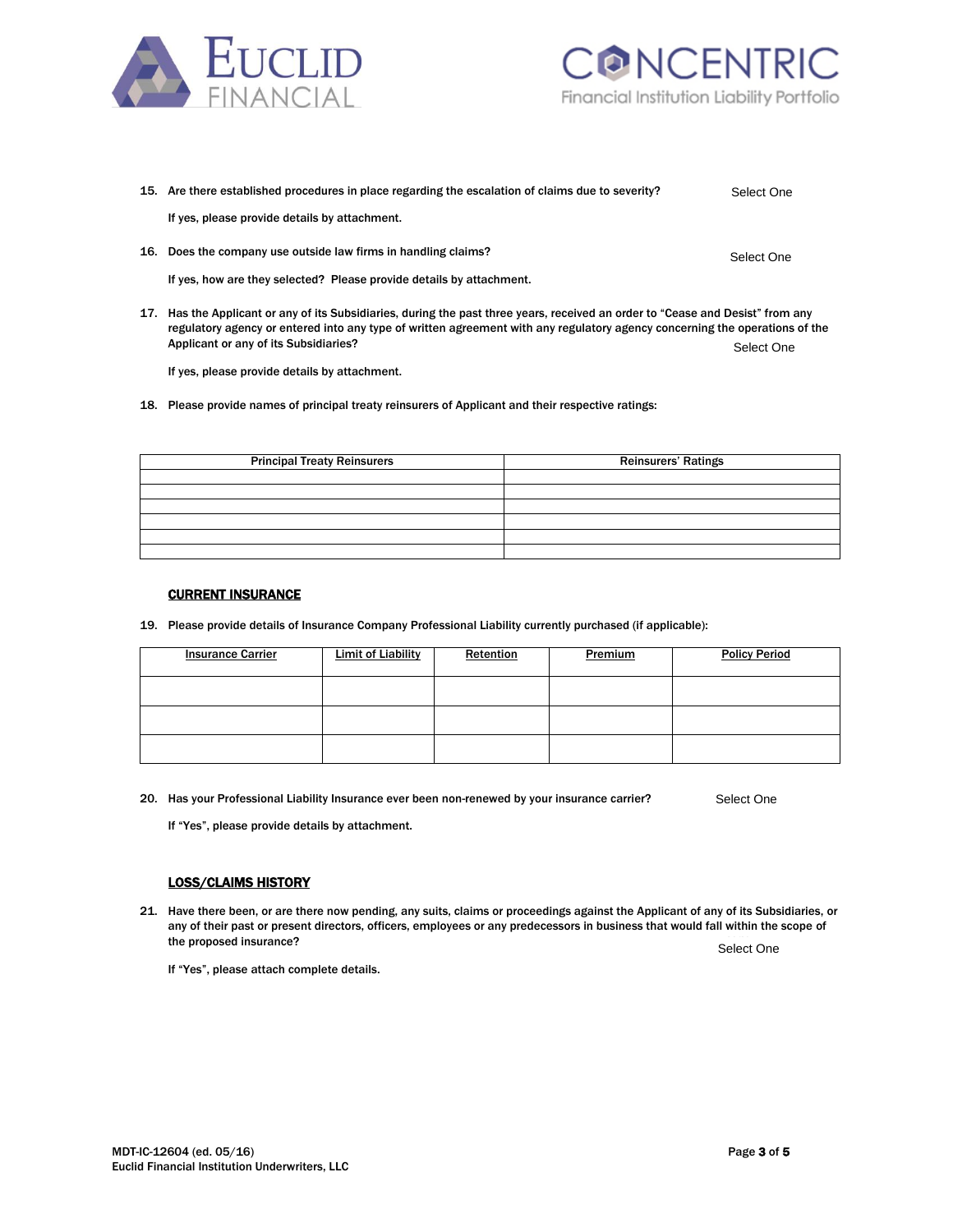



### PRIOR KNOWLEDGE

22. Does the Applicant or any individual or entity proposed for coverage have any knowledge of or information about any actual or alleged act, error, omission, fact or circumstance which may give rise to a claim that may fall within the scope of the proposed insurance? Selection of the contract of the contract of the contract of the contract of the contract of the contract of the contract of the contract of the contract of the contract of the contract of the contract of the co Select One

If "Yes", please attach complete details.

WITHOUT PREJUDICE TO ANY OTHER RIGHTS OR REMEDIES OF THE INSURER, IT IS UNDERSTOOD AND AGREED THAT IF SUCH KNOWLEDGE OR INFORMATION EXISTS, ANY CLAIM ARISING THEREFROM IS EXCLUDED FROM THIS PROPOSED INSURANCE.

#### ADDITIONAL INFORMATION

As part of this Application, please submit the following documents with respect to the Applicant:

- a. Most recent audited financial statements, including schedules and notes
- b. Latest annual report to stockholders or policyholders

NOTICE:

ANY PERSON WHO KNOWINGLY AND WITH INTENT TO DEFRAUD ANY INSURANCE COMPANY OR ANOTHER PERSON, FILES AN APPLICATION FOR INSURANCE CONTAINING ANY MATERIALLY FALSE INFORMATION OR CONCEALS FOR THE PURPOSE OF MISLEADING, INFORMATION CONCERNING ANY FACT MATERIAL THERETO, MAY BE GUILTY OF COMMITTING A FRAUDULENT INSURANCE ACT, WHICH IS A CRIME AND SUBJECTS THE PERSON TO CRIMINAL AND CIVIL PENALTIES.

#### APPLICANT FRAUD WARNINGS

ALABAMA, ARKANSAS, LOUISIANA, MARYLAND, NEW JERSEY, NEW MEXICO and VIRGINIA: Any person who knowingly presents a false or fraudulent claim for payment of a loss or benefit or knowingly presents false information in an Application for insurance is guilty of a crime. In Alabama, Arkansas, Louisiana and Maryland, that person may be subject to fines, imprisonment or both. In New Mexico, that person may be subject to civil fines and criminal penalties. In Virginia, penalties may include imprisonment, fines and denial of insurance benefits.

COLORADO: It is unlawful to knowingly provide false, incomplete or misleading facts or information to an insurance company for the purpose of defrauding or attempting to defraud the company. Penalties may include imprisonment, fines, denial of insurance and civil damages. Any insurance company or agent of an insurance company who knowingly provides false, incomplete, or misleading facts or information to a policyholder or claimant for the purpose of defrauding or attempting to defraud the policyholder or claimant with regard to a settlement or award payable from insurance proceeds shall be reported to the Colorado Division of Insurance within the Department of Regulatory Agencies.

DISTRICT OF COLUMBIA, KENTUCKY and PENNSYLVANIA: Any person who knowingly and with intent to defraud any insurance company or other person files an Application for insurance or statement of claim containing materially false information or conceals for the purpose of misleading, information concerning any fact material thereto, commits a fraudulent insurance act, which is a crime. In District of Columbia, penalties include imprisonment and/or fines. In addition, the Insurer may deny insurance benefits if the Applicant provides false information materially related to a claim. In Pennsylvania, the person may also be subject to criminal and civil penalties.

FLORIDA and OKLAHOMA: Any person who knowingly and with intent to injure, defraud or deceive the Insurer, files a statement of claim or an Application containing any false, incomplete or misleading information is guilty of a felony. In Florida it is a felony to the third degree.

KANSAS: An act committed by any person who, knowingly and with intent to defraud, presents, causes to be presented or prepares with knowledge or belief that it will be presented to or by an Insurer, purported Insurer, broker or any agent thereof, any written statement as part of, or in support of, an application for the issuance of, or the rating of an insurance policy for personal or commercial insurance, or a claim for payment or other benefit pursuant to an insurance policy for personal or commercial